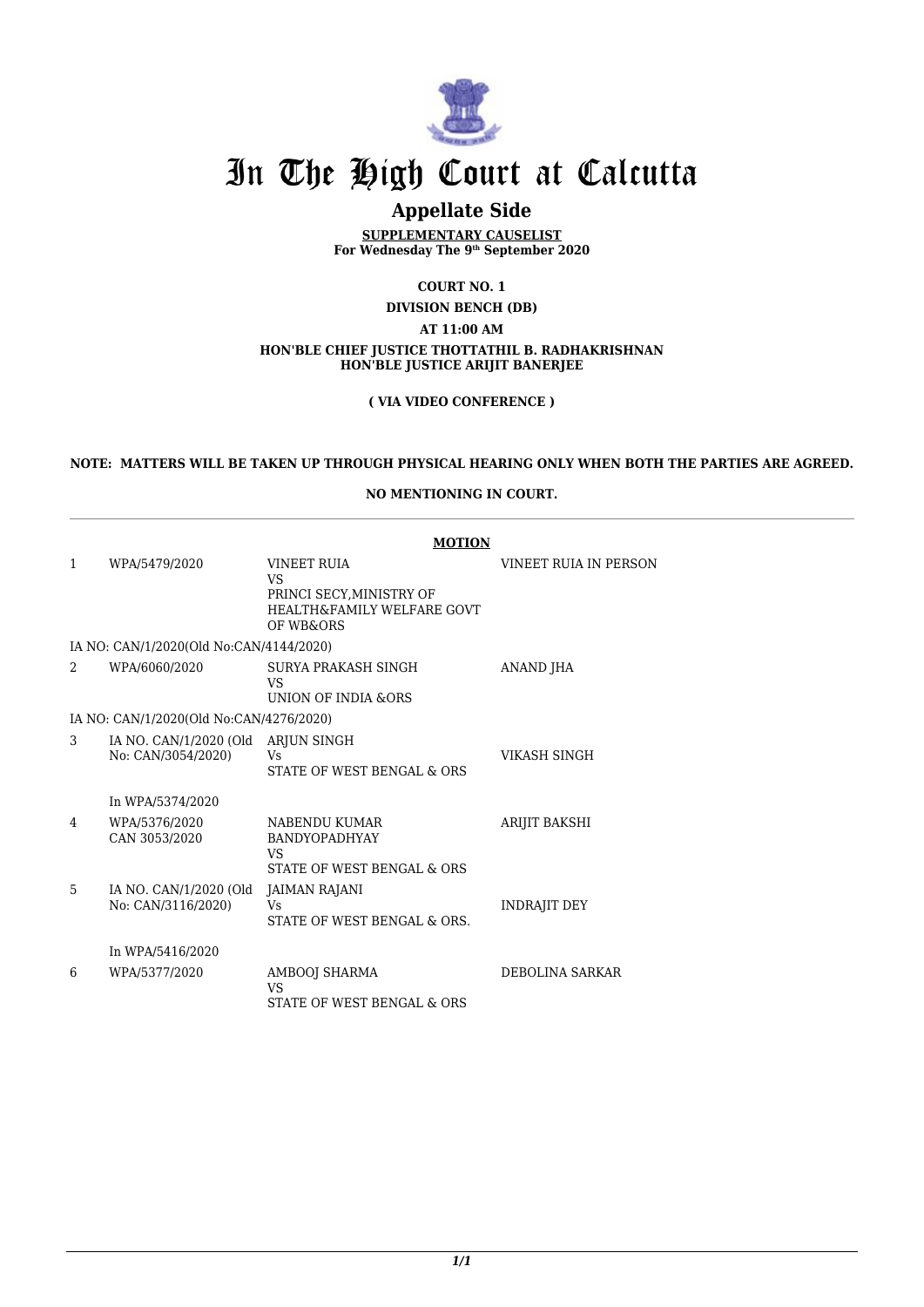

## **Appellate Side**

**SUPPLEMENTARY CAUSELIST For Wednesday The 9th September 2020**

**COURT NO. 8**

#### **DIVISION BENCH (DB)**

#### **HON'BLE JUSTICE I. P. MUKERJI HON'BLE JUSTICE MD. NIZAMUDDIN (VIA VIDEO CONFERENCE)**

#### **NOTE : MATTERS WILL BE TAKEN UP THROUGH PHYSICAL HEARING ONLY WHEN BOTH THE PARTIES ARE AGREED.**

#### **NOTE : AFTER ORIGINAL SIDE.**

|              |                                         | <b>CONTEMPT APPLICATION</b>                                                                                          |                                                                                                             |
|--------------|-----------------------------------------|----------------------------------------------------------------------------------------------------------------------|-------------------------------------------------------------------------------------------------------------|
| $\mathbf{1}$ | CPAN/389/2020                           | ALI MD.<br><b>VS</b><br>MANISH JAIN & ORS.                                                                           | <b>ABHIJIT SARKAR</b>                                                                                       |
|              | IA NO: CAN/1/2020(Old No:CAN/5065/2020) |                                                                                                                      |                                                                                                             |
| wt2          | MAT/930/2018                            | ALI MAHAMMAD<br><b>VS</b><br>STATE OF WEST BENGAL & ORS                                                              | ANUSUYA BANERJEE                                                                                            |
|              |                                         | IA NO: CAN/6/2020(Old No:CAN/4829/2020), CAN/7/2020(Old No:CAN/4831/2020)                                            |                                                                                                             |
|              |                                         | <b>CIVIL APPEALS</b>                                                                                                 |                                                                                                             |
| 3            | FMA/2134/2018                           | SUBHAS CHANDRA BHUNIA<br><b>VS</b><br>STATE OF WEST BENGAL & ORS                                                     | NIBEDITA PAL                                                                                                |
|              | IA NO: CAN/3/2020(Old No:CAN/3748/2020) |                                                                                                                      |                                                                                                             |
| 4            | SAT/11/2020                             | SALIL CHATTERJEE<br>VS<br>SUBRATA CHOWDHURY & ORS                                                                    | SAPTARSHI KUMAR MAL                                                                                         |
|              | IA NO: CAN/1/2020(Old No:CAN/516/2020)  |                                                                                                                      |                                                                                                             |
| wt5          | SAT/14/2020                             | <b>SALIL CHATTERJE</b><br><b>VS</b><br>UPALI MAJUMDER & ORS                                                          | SAPTARSHI KUMAR MAL                                                                                         |
|              | IA NO: CAN/1/2020(Old No:CAN/515/2020)  |                                                                                                                      |                                                                                                             |
| 6            | FAT/238/2020                            | SASWATI MAJI<br><b>VS</b><br>TARUN KUMAR MAJI                                                                        | RUDRAPRASAD MATILAL                                                                                         |
|              |                                         |                                                                                                                      | IA NO: CAN/1/2020(Old No:CAN/5819/2020), CAN/2/2020(Old No:CAN/5820/2020), CAN/3/2020(Old No:CAN/5821/2020) |
| 7            | FMA/839/2020                            | NATIONAL PROJECTS<br>CONSTRUCTION CORPORATION<br>LTD.<br><b>VS</b><br><b>INDIAN INSTITUTE OF</b><br>TECHNOLOGY (IIT) | RESHMI MUKHERJEE                                                                                            |
|              |                                         | IA NO: CAN/1/2020(Old No:CAN/4658/2020), CAN/2/2020(Old No:CAN/4659/2020)                                            |                                                                                                             |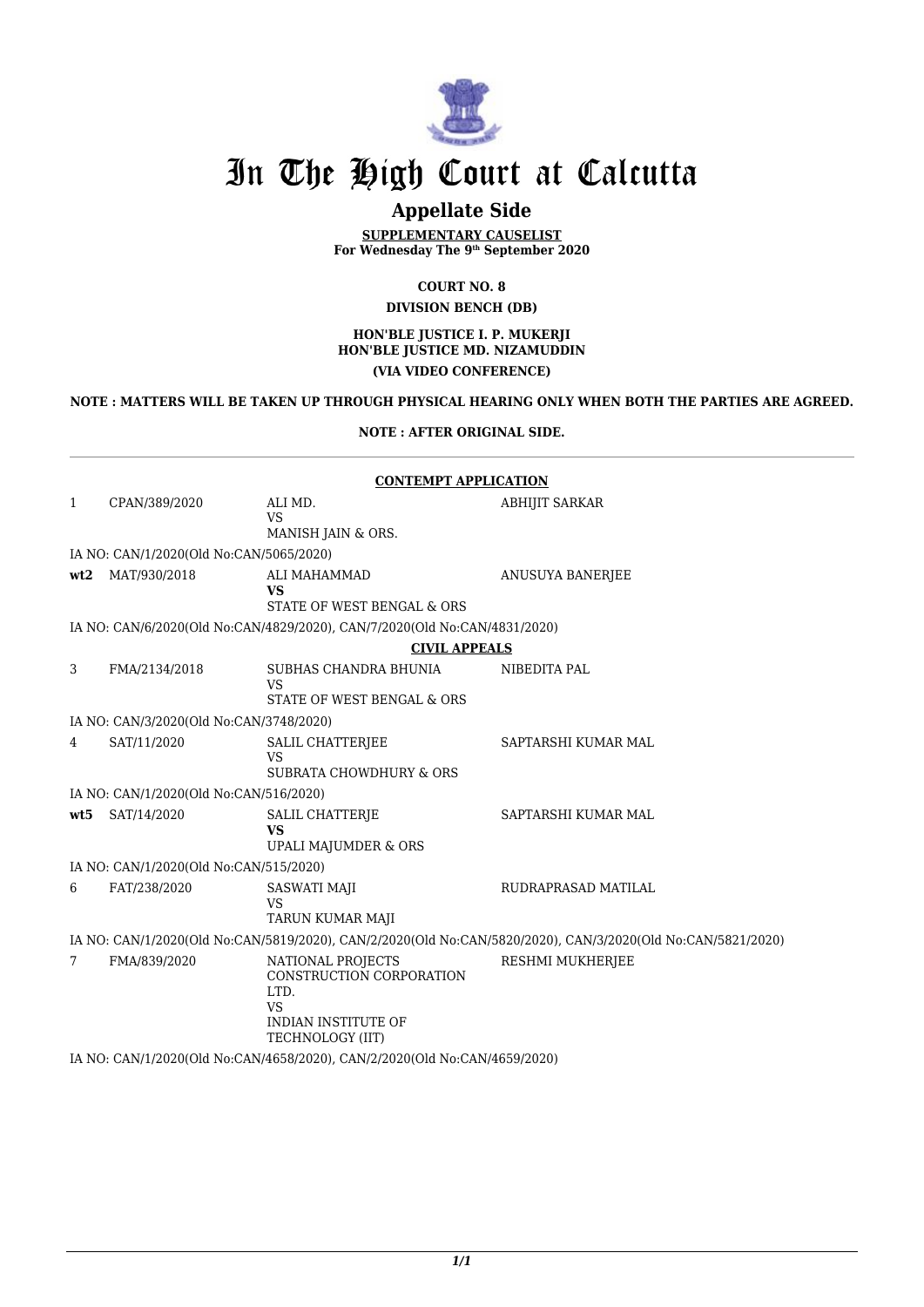

### **Appellate Side**

**SUPPLEMENTARY CAUSELIST For Wednesday The 9th September 2020**

**COURT NO. 27**

**DIVISION BENCH (DB)**

**AT 11:00 AM**

#### **HON'BLE JUSTICE SOUMEN SEN HON'BLE JUSTICE SAUGATA BHATTACHARYYA**

**( VIA VIDEO CONFERENCE )**

**CIRCUIT BENCH AT PORT BLAIR, ANDAMAN & NICOBAR ISLANDS**

**FROM THE PRINCIPAL BENCH AT CALCUTTA**

#### **NOTE: MATTERS WILL BE TAKEN UP THROUGH PHYSICAL HEARING ONLY WHEN BOTH THE PARTIES ARE AGREED.**

|                                                                           |                                                                           | <b>CIVIL APPEALS</b>                      |                    |  |
|---------------------------------------------------------------------------|---------------------------------------------------------------------------|-------------------------------------------|--------------------|--|
|                                                                           | SAT/99/2020                                                               | S RAMANATHAN<br>VS<br>SMT SARASWATI & ORS | GOPALA BINNU KUMAR |  |
| IA NO: CAN/1/2020(Old No:CAN/4215/2020), CAN/2/2020(Old No:CAN/4216/2020) |                                                                           |                                           |                    |  |
| 2                                                                         | SAT/100/2020                                                              | C K KUTTAN<br>VS<br>SMT SARASWATI & ORS   | GOPALA BINNU KUMAR |  |
|                                                                           | IA NO: CAN/1/2020(Old No:CAN/4219/2020), CAN/2/2020(Old No:CAN/4220/2020) |                                           |                    |  |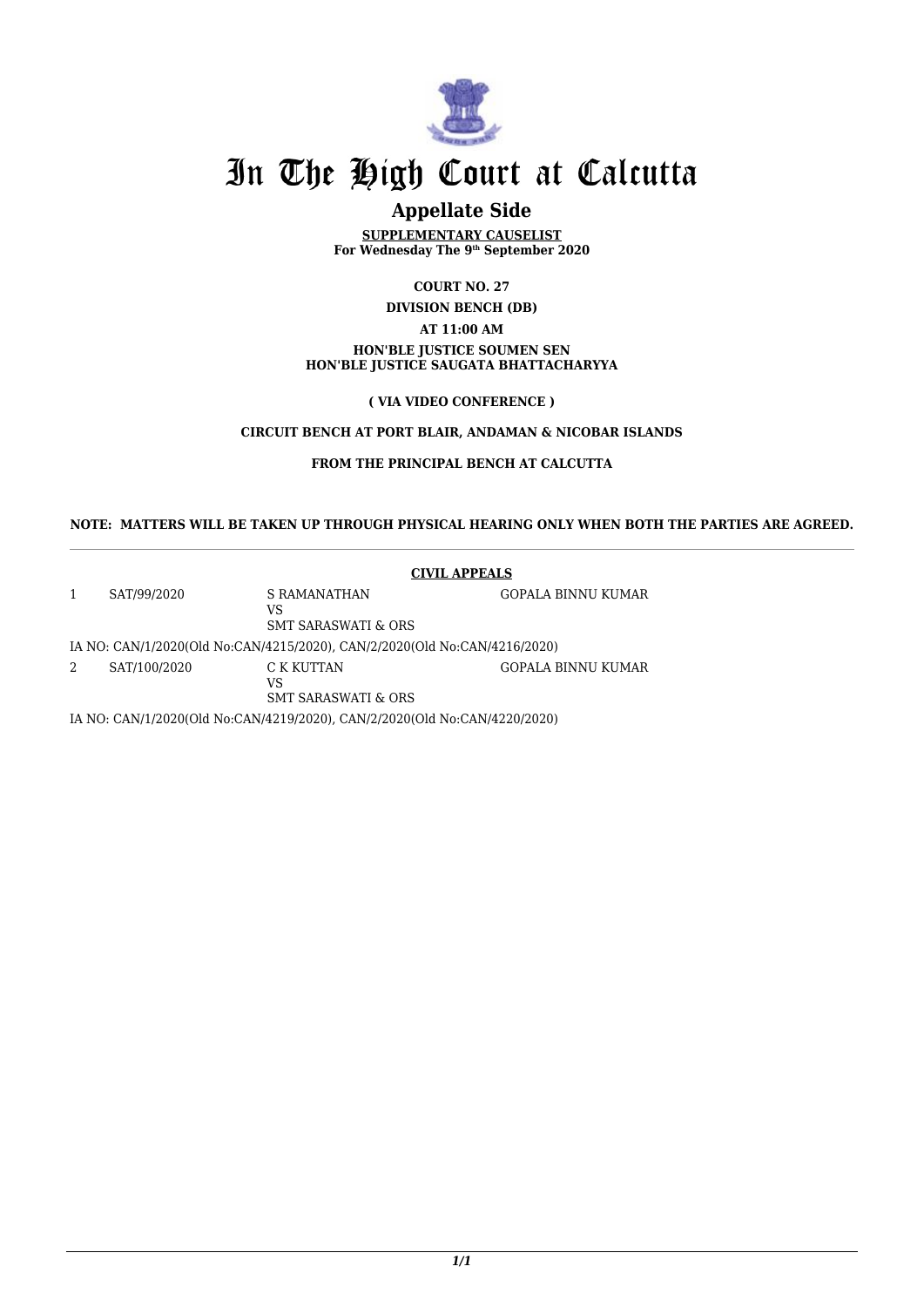

## **Appellate Side**

**SUPPLEMENTARY CAUSELIST For Wednesday The 9th September 2020**

**COURT NO. 11**

#### **DIVISION BENCH (DB)**

#### **HON'BLE JUSTICE SAMAPTI CHATTERJEE HON'BLE JUSTICE TIRTHANKAR GHOSH (VIA VIDEO CONFERENCE)**

#### **NOTE: MATTERS WILL BE TAKEN UP THROUGH PHYSICAL HEARING ONLY WHEN BOTH THE PARTIES ARE AGREED.**

#### **APPLICATION FOR BAIL**

| $\mathbf{1}$ | CRM/6301/2020      | PARAMITA KARMAKAR @<br>PAROMITA GHOSH KARMAKAR<br><b>VS</b><br>State of West Bengal | <b>ISHITA BISWAS</b>       |
|--------------|--------------------|-------------------------------------------------------------------------------------|----------------------------|
|              | IA NO: CRAN/1/2020 |                                                                                     |                            |
| 2            | CRM/6304/2020      | SWAPAN ROUTH<br><b>VS</b><br>State of West Bengal                                   | SANDIP KUMAR MONDAL        |
|              | IA NO: CRAN/1/2020 |                                                                                     |                            |
| 3            | CRM/6306/2020      | <b>RASHIDA BRGAM</b><br><b>VS</b><br>THE STATE OF WEST BENGAL                       | <b>SYED SHAMSUL AREFIN</b> |
|              | IA NO: CRAN/1/2020 |                                                                                     |                            |
| 4            | CRM/6311/2020      | JITEN GHOSH @ JHAITAN GHOSH<br>VS<br>State of West Bengal AND ANR                   | <b>MOUNICK GHOSH</b>       |
|              | IA NO: CRAN/1/2020 |                                                                                     |                            |
| 5            | CRM/6312/2020      | <b>SUMIT BAIRAGI</b><br><b>VS</b><br>State of West Bengal                           | KAMALESH CH SAHA           |
|              | IA NO: CRAN/1/2020 |                                                                                     |                            |
| 6            | CRM/6316/2020      | <b>WAKIL QURESHI</b><br><b>VS</b><br>State of West Bengal                           | DR. BISHNUPADA DUTTA       |
|              | IA NO: CRAN/1/2020 |                                                                                     |                            |
| 7            | CRM/6319/2020      | JITEN GHOSH @ JHAITAN GHOSH<br><b>VS</b><br>State of West Bengal                    | <b>MOUNICK GHOSH</b>       |

IA NO: CRAN/1/2020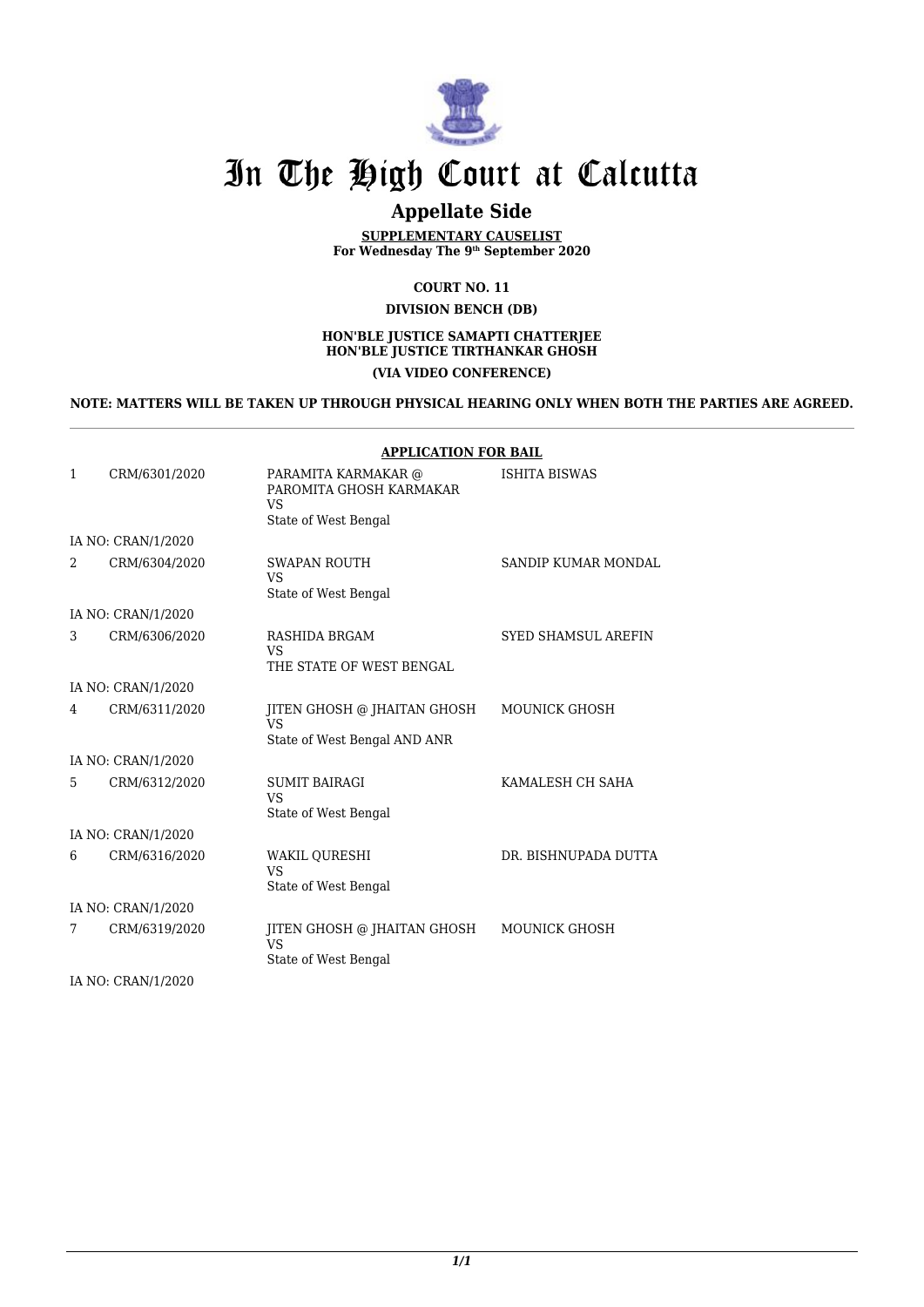

#### **Appellate Side**

**SUPPLEMENTARY CAUSELIST For Wednesday The 9th September 2020**

**COURT NO. 16**

**SINGLE BENCH (SB)**

#### **HON'BLE JUSTICE SAHIDULLAH MUNSHI**

#### **( VIA VIDEO CONFERENCE )**

**AFTER THE DIVISION BENCH COMPRISING OF HON'BLE JUSTICE SAHIDULLAH MUNSHI AND HON'BLE JUSTICE KAUSIK CHANDA**

**NOTE: MATTERS WILL BE TAKEN UP THROUGH PHYSICAL HEARING ONLY WHEN BOTH THE PARTIES ARE AGREED.**

**FOR HEARING**

1 WPLRT/14/2017 ( ASSIGNED )

DHARAM NATH SINGH VS STATE OF WEST BENGAL & ORS DEBASREE DHAMALI

IA NO: CAN/1/2020(Old No:CAN/4242/2020)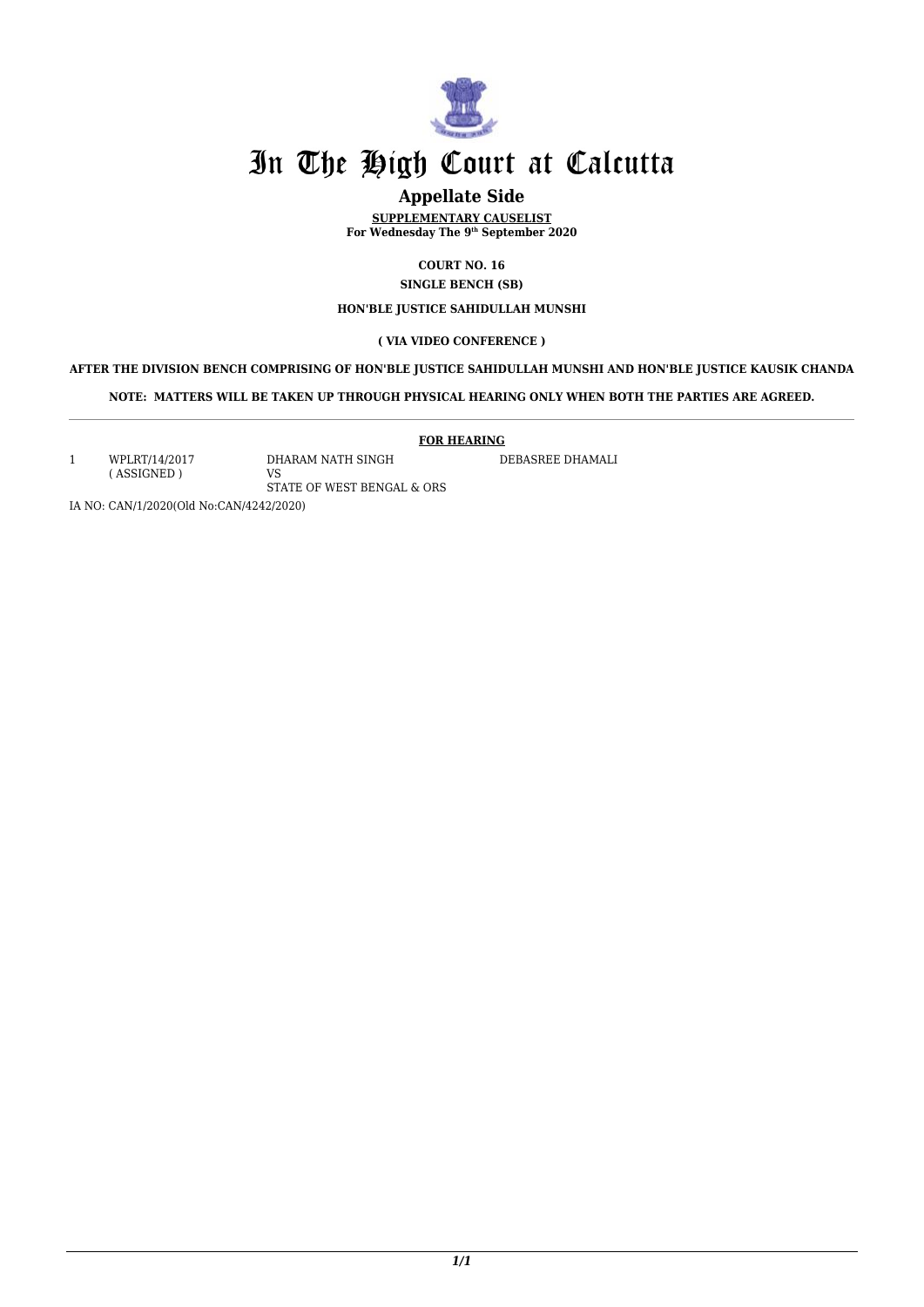

## **Appellate Side**

**SUPPLEMENTARY CAUSELIST For Wednesday The 9th September 2020**

**COURT NO. 12**

#### **SINGLE BENCH (SB)**

#### **HON'BLE JUSTICE TAPABRATA CHAKRABORTY (VIA VIDEO CONFERENCE)**

#### **NOTE: MATTERS WILL BE TAKEN UP THROUGH PHYSICAL HEARING ONLY WHEN BOTH THE PARTIES ARE AGREED.**

**APPELLATE SIDE MATTERS WILL BE TAKEN UP FIRST**

|                   |                   | <b>EXTENSION OF INTERIM ORDER</b>                                                     |                       |  |
|-------------------|-------------------|---------------------------------------------------------------------------------------|-----------------------|--|
| 1                 | WPA/5860/2020     | ALOKE KUMAR GOSWAMI & ANR<br>VS                                                       | SAKTIPADA JANA        |  |
|                   |                   | STATE OF WEST BENGAL & ORS                                                            |                       |  |
|                   |                   | IA NO: CAN/1/2020(Old No:CAN/3935/2020), CAN/2/2020(Old No:CAN/3936/2020), CAN/3/2020 |                       |  |
|                   |                   | <b>MOTION</b>                                                                         |                       |  |
| $\mathfrak{D}$    | WPA/6945/2020     | KAMAL KR MONDAL AND ANR<br>VS<br>State of West Bengal                                 | ANURADHA PODDAR       |  |
|                   | IA NO: CAN/1/2020 |                                                                                       |                       |  |
| 3                 | WPA/7038/2020     | ANINDITA JANA<br>VS<br>State of West Bengal                                           | sabyasachi chatterjee |  |
| IA NO: CAN/1/2020 |                   |                                                                                       |                       |  |
| 4                 | WPA/7039/2020     | <b>SOUVIK PANDA</b><br>VS<br>State of West Bengal                                     | SABYASACHI CHATTERJEE |  |
|                   | IA NO: CAN/1/2020 |                                                                                       |                       |  |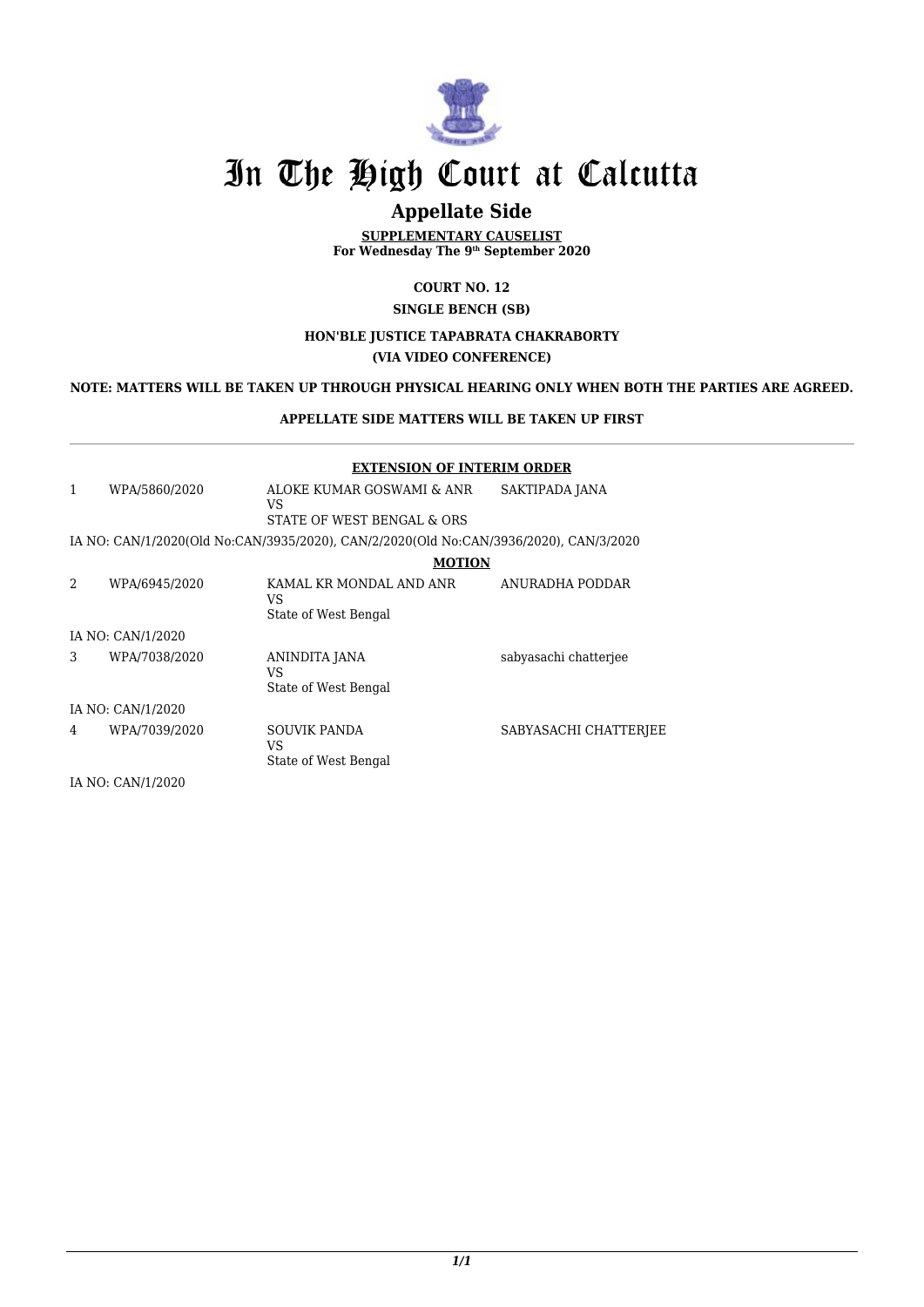

## **Appellate Side**

**SUPPLEMENTARY CAUSELIST For Wednesday The 9th September 2020**

**COURT NO. 19**

#### **SINGLE BENCH (SB)**

#### **HON'BLE JUSTICE ARINDAM SINHA (VIA VIDEO CONFERENCE)**

#### **NOTE: MATTERS WILL BE TAKEN UP THROUGH PHYSICAL HEARING ONLY WHEN BOTH THE PARTIES ARE AGREED.**

#### **MOTION**

1 WPA/7025/2020 JAYATRI PAUL VS State of West Bengal SUKANTA GHOSH IA NO: CAN/1/2020 2 WPA/7041/2020 jaiswal seva sangh kalitala trsust VS STATE OF WEST BENGAL AND ORS. prabhat kumar srivastawa

IA NO: CAN/1/2020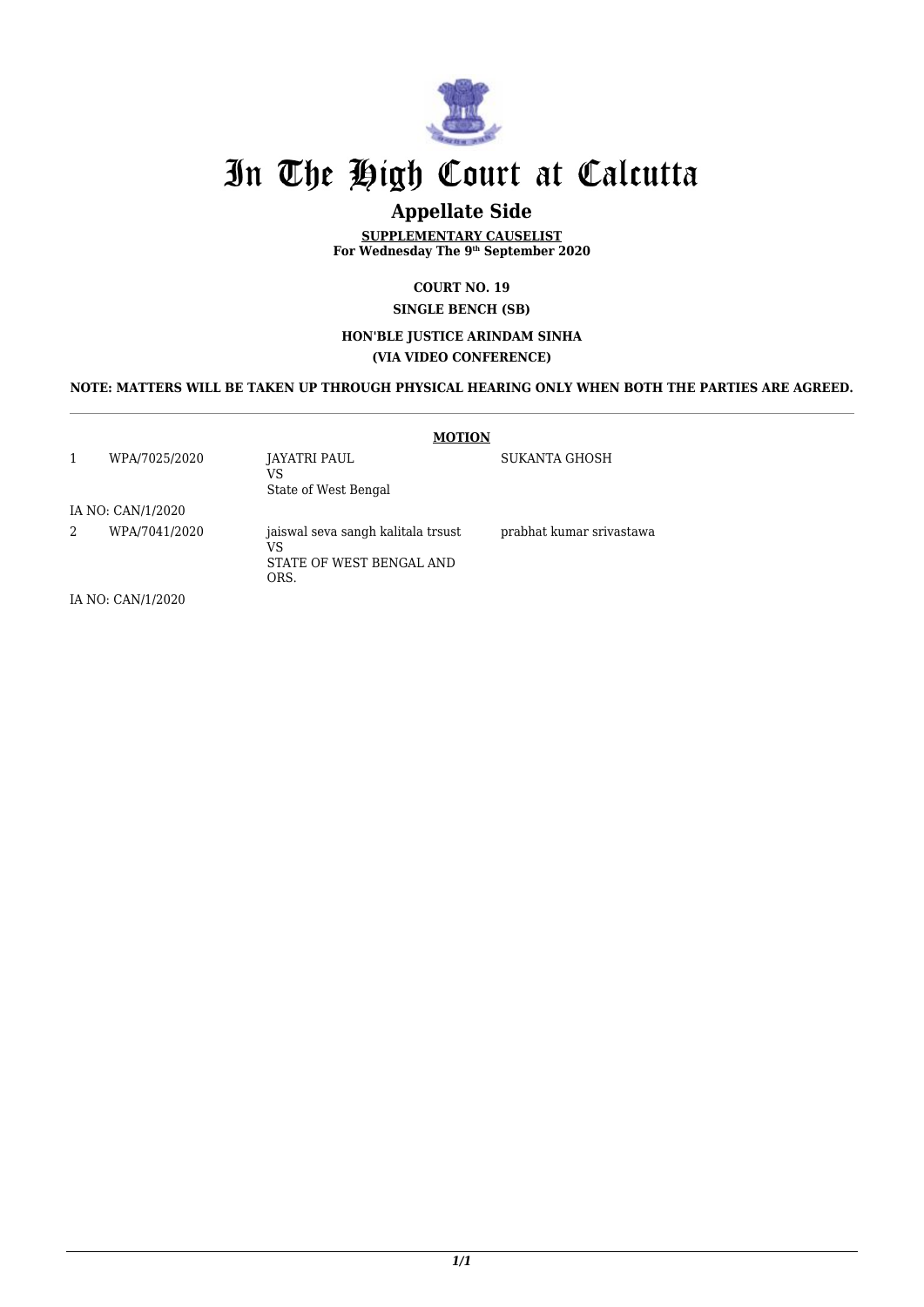

## **Appellate Side**

**SUPPLEMENTARY CAUSELIST For Wednesday The 9th September 2020**

> **COURT NO. CHAMBER SINGLE BENCH (SB)**

#### **HON'BLE JUSTICE SHEKHAR B. SARAF ( VIA VIDEO CONFERENCE )**

**NOTE: MATTERS WILL BE TAKEN UP THROUGH PHYSICAL HEARING ONLY WHEN BOTH THE PARTIES ARE AGREED.**

**CRIMINAL REVISION**

SAYANTI SANTRA

- 
- 1 CRR/989/2020 MEERAJ KHALID & ANR. VS

STATE OF WEST BENGAL & ANR.

IA NO: CRAN/1/2020(Old No:CRAN/3991/2020)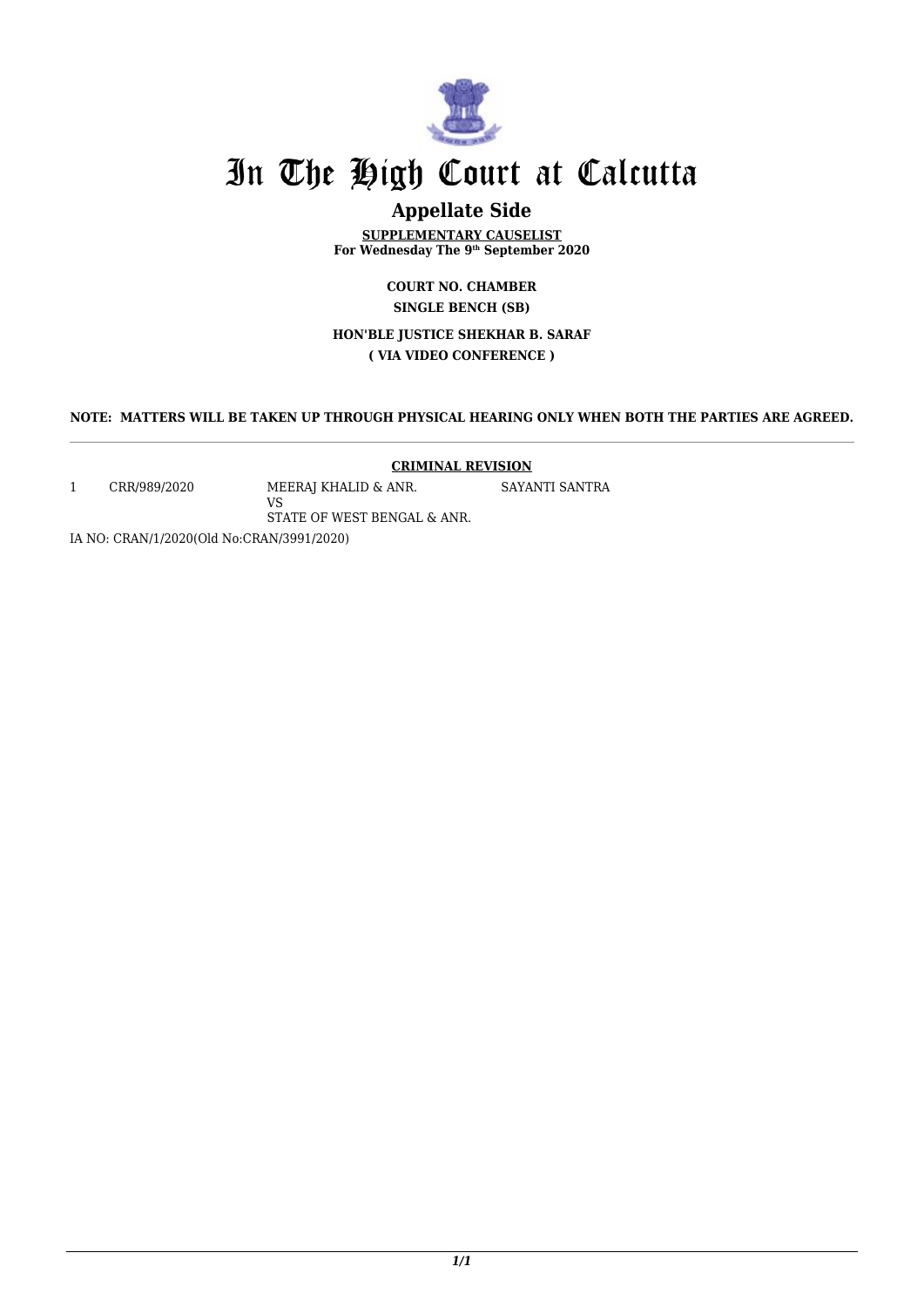

## **Appellate Side**

**SUPPLEMENTARY CAUSELIST For Wednesday The 9th September 2020**

**COURT NO. 5**

**SINGLE BENCH (SB)**

#### **HON'BLE JUSTICE BISWAJIT BASU (VIA VIDEO CONFERENCE)**

#### **NOTE: SUPPLEMENTARY LIST OF APPELLATE SIDE WILL BE TAKEN UP FIRST. THEREAFTER, ORIGINAL SIDE MATTERS WILL BE TAKEN UP TILL 1 P.M. FROM 2 P.M. CIVIL REVISIONAL APPLICATION UNDER ARTICLE 227 OF THE CONSTITUTION OF INDIA UPTO YEAR 2018 WILL BE TAKEN UP. THEREAFTER OTHER APPELLATE SIDE MATTERS WILL BE TAKEN UP.**

#### **NOTE : MATTERS WILL BE TAKEN UP THROUGH PHYSICAL HEARING ONLY WHEN BOTH THE PARTIES ARE AGREED.**

|                                         |                                                     | <b>TO BE MENTIONED</b>                                                                                  |                         |  |
|-----------------------------------------|-----------------------------------------------------|---------------------------------------------------------------------------------------------------------|-------------------------|--|
| 1                                       | CO/1176/2020                                        | HAPPY HOMES & HOTELS PVT<br><b>LTD</b><br><b>VS</b><br>SATYA NARAYAN PARK AC<br><b>MARKET &amp; ANR</b> | DEBJANI CHATTERJEE      |  |
|                                         | IA NO: CAN/2/2020, CAN/3/2020                       |                                                                                                         |                         |  |
|                                         |                                                     | <b>CIVIL REVISION</b>                                                                                   |                         |  |
| 2                                       | CO/1179/2020                                        | OSWAL MANUFACTURES PVT.LTD<br>VS<br>ASLAM SK, & ORS                                                     | SUVRADAL CHOUDHARY      |  |
|                                         | IA NO: CAN/1/2020(Old No:CAN/5506/2020)             |                                                                                                         |                         |  |
|                                         |                                                     | <b>MOTION</b>                                                                                           |                         |  |
| 3                                       | WPA/5789/2020                                       | NITYA GOPAL PANDE<br>VS.<br>STATE OF WEST BENGAL & ORS                                                  | DEBLINA LAHIRI          |  |
|                                         | IA NO: CAN/1/2020(Old No:CAN/3784/2020), CAN/2/2020 |                                                                                                         |                         |  |
| 4                                       | WPA/6319/2020                                       | M/S KRISHNAGANJ INDANE<br>VS<br>STATE OF WEST BENGAL & ORS                                              | ARJUN SAMANTA           |  |
| IA NO: CAN/1/2020(Old No:CAN/4814/2020) |                                                     |                                                                                                         |                         |  |
| 5                                       | WPA/6606/2020                                       | NANDINI MAKI (MINOR) & ANR<br><b>VS</b><br>STATE OF WEST BENGAL & ORS                                   | <b>ABHISEK BANERJEE</b> |  |
|                                         | IA NO: CAN/1/2020(Old No:CAN/5423/2020)             |                                                                                                         |                         |  |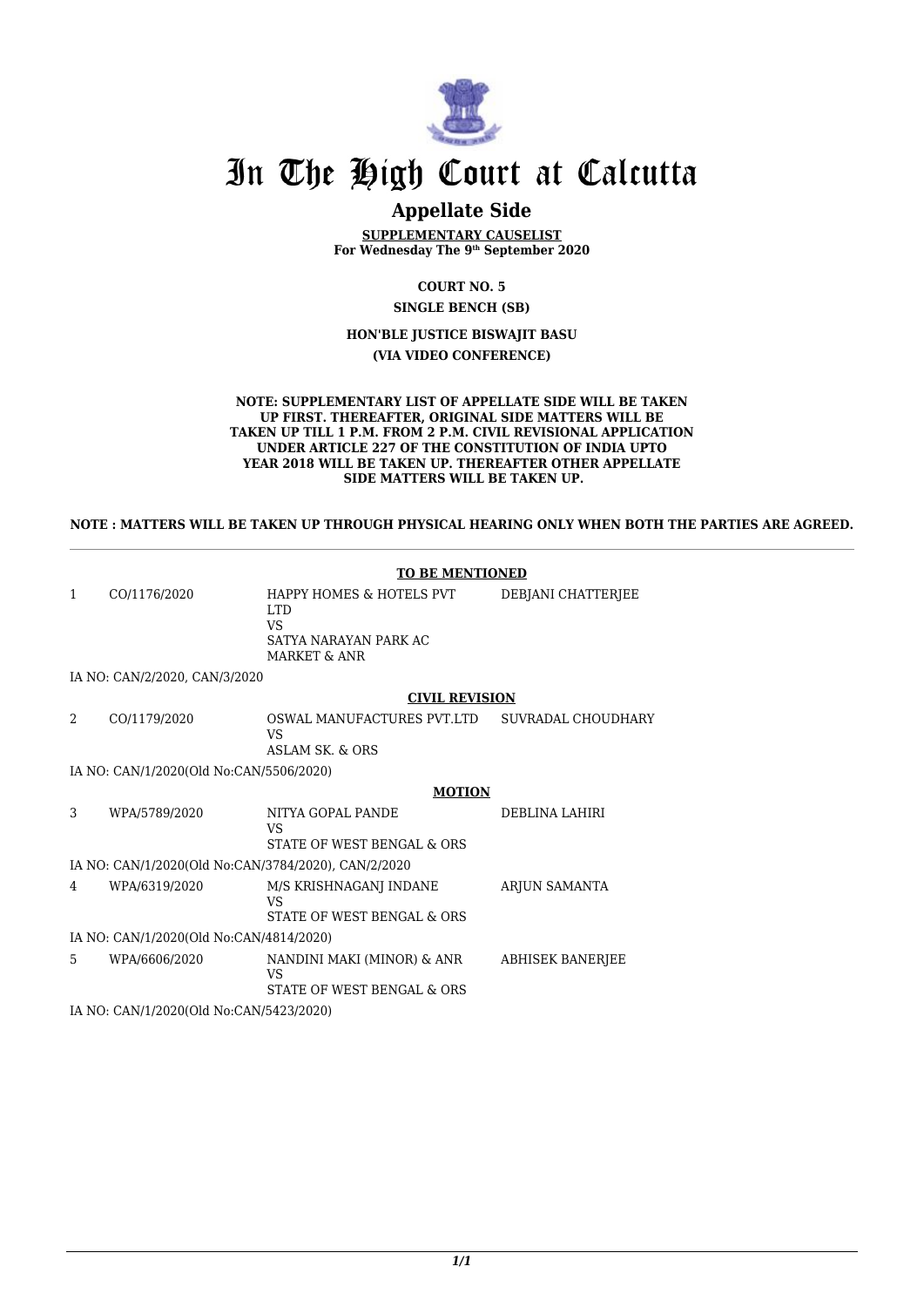

## **Appellate Side**

**SUPPLEMENTARY CAUSELIST For Wednesday The 9th September 2020**

**COURT NO. 13**

#### **SINGLE BENCH (SB)**

#### **HON'BLE JUSTICE JAY SENGUPTA (VIA VIDEO CONFERENCE)**

#### **NOTE : MATTERS WILL BE TAKEN UP THROUGH PHYSICAL HEARING ONLY WHEN BOTH THE PARTIES ARE AGREED.**

|   | <b>TOP</b>                              |                                                                           |                                                                                                              |  |  |
|---|-----------------------------------------|---------------------------------------------------------------------------|--------------------------------------------------------------------------------------------------------------|--|--|
| 1 | WPA/6911/2020                           | MASER ALI<br>VS<br>THE STATE OF WEST BENGAL<br>AND ORS                    | MD. ASHRAFUL HUQ                                                                                             |  |  |
|   | IA NO: CAN/1/2020                       |                                                                           |                                                                                                              |  |  |
| 2 | WPA/5466/2020                           | LINDE INDIA LTD.<br>VS<br>STATE OF WEST BENGAL & ORS                      | SRINJOY BHATTACHARYA                                                                                         |  |  |
|   | CAN/4/2020(Old No:CAN/3251/2020)        |                                                                           | IA NO: CAN/1/2020(Old No:CAN/3166/2020), CAN/2/2020(Old No:CAN/3179/2020), CAN/3/2020(Old No:CAN/3180/2020), |  |  |
| 3 | WPA/5494/2020                           | CHHABI DAS<br>VS<br>STATE OF WEST BENGAL                                  | ASOK KUMAR JANAH                                                                                             |  |  |
|   | IA NO: CAN/1/2020(Old No:CAN/3194/2020) |                                                                           |                                                                                                              |  |  |
|   |                                         | <b>MOTION</b>                                                             |                                                                                                              |  |  |
| 4 | WPA/13969/2019                          | <b>BUDDHA DEV GANGULY</b><br>VS<br>STATE OF WEST BENGAL & ORS             | <b>ASOK BANERJEE</b>                                                                                         |  |  |
|   |                                         | IA NO: CAN/1/2020(Old No:CAN/4173/2020), CAN/2/2020(Old No:CAN/4174/2020) |                                                                                                              |  |  |
| 5 | WPA/177/2020                            | MAYURESWAR AMBEDKAR SMRITI<br>SANGHA & ANR<br>VS                          | TAPAN ROY                                                                                                    |  |  |
|   |                                         | STATE OF WEST BENGAL & ORS                                                |                                                                                                              |  |  |
|   |                                         | IA NO: CAN/1/2020(Old No:CAN/4322/2020), CAN/2/2020(Old No:CAN/4323/2020) |                                                                                                              |  |  |
| 6 | WPA/5349/2020                           | HASI RANI ROY BHOWMICK<br>VS<br>STATE OF WEST BENGAL & ORS                | J N MANNA                                                                                                    |  |  |
|   | IA NO: CAN/1/2020(Old No:CAN/4724/2020) |                                                                           |                                                                                                              |  |  |
| 7 | WPA/5895/2020                           | SRIMAT SWAMI UMANANDA<br>MAHARAJ GURU SHEBAIT OF<br>THAKUR B.M.T&O<br>VS  | <b>VIKAS TEWARY</b>                                                                                          |  |  |
|   |                                         | STATE OF WEST BENGAL & ORS                                                |                                                                                                              |  |  |
| 8 | WPA/5945/2020                           | CHANDANKANTI UTTHASANEE<br>VS<br>STATE OF WEST BENGAL & ORS.              | SK. SAJAHAN ALI                                                                                              |  |  |
|   | IA NO: CAN/1/2020(Old No:CAN/4090/2020) |                                                                           |                                                                                                              |  |  |
| 9 | WPA/5960/2020                           | <b>SAMIR GHOSH</b><br>VS<br>STATE OF WEST BENGAL & ORS.                   | RAVI RANJAN KUMAR                                                                                            |  |  |
|   | IA NO: CAN/1/2020(Old No:CAN/4120/2020) |                                                                           |                                                                                                              |  |  |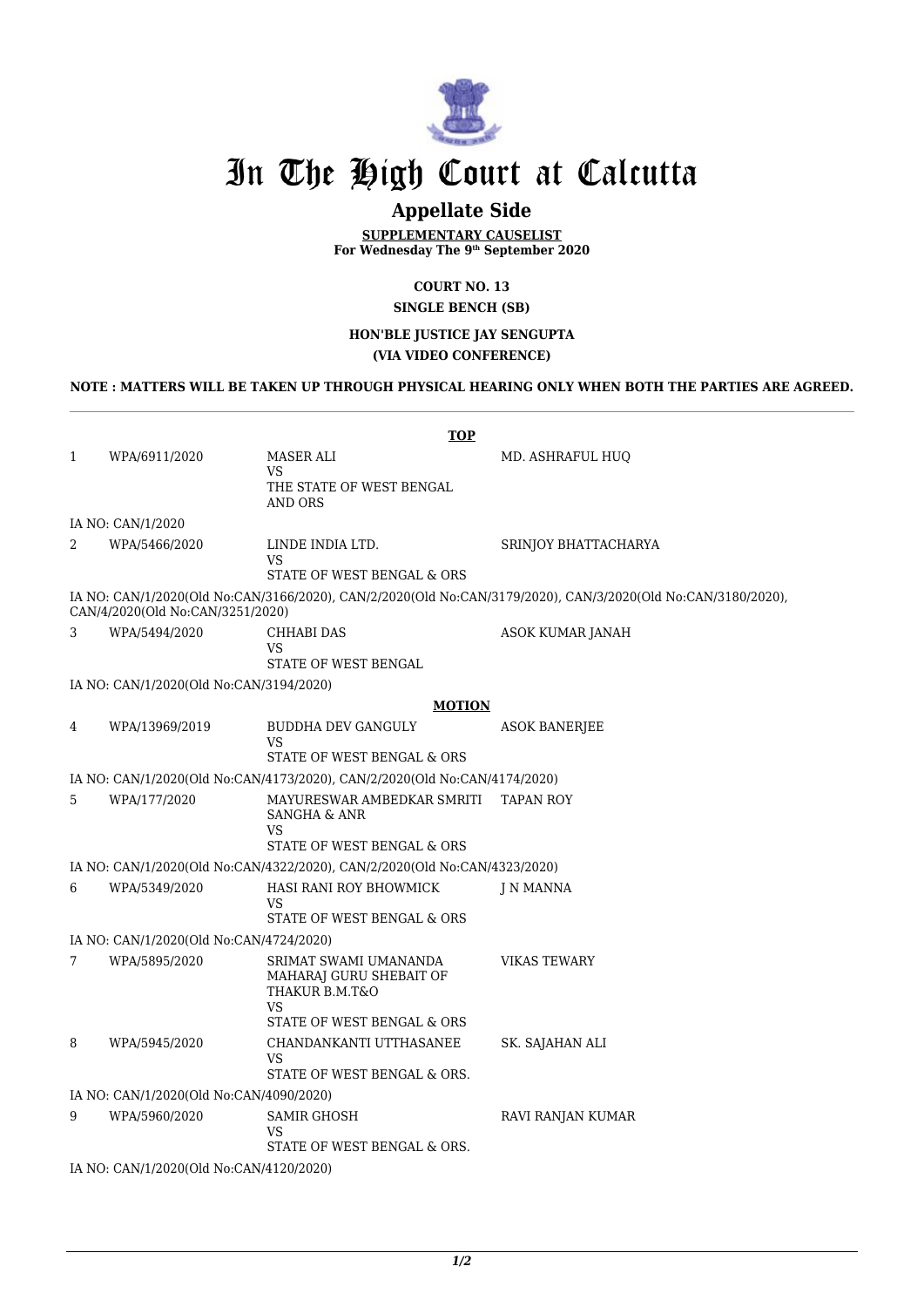| 10 | WPA/6002/2020                           | SHAILENDRA SINGH<br>VS<br>STATE OF WEST BENGAL & ORS                     | ABHISHEK VERMA               |
|----|-----------------------------------------|--------------------------------------------------------------------------|------------------------------|
|    | IA NO: CAN/1/2020(Old No:CAN/4184/2020) |                                                                          |                              |
| 11 | WPA/6038/2020                           | <b>BHAWANA KUMARI SHAW &amp; ORS</b><br>VS<br>STATE OF WEST BENGAL& ORS  | <b>SHUVRO PROKASH LAHIRI</b> |
| 12 | WPA/6050/2020                           | SADAY CHAND MONDAL<br><b>VS</b><br>STATE OF WEST BENGAL & ORS            | SOMESH KUMAR GHOSH           |
| 13 | WPA/6307/2020                           | RABINDRANATH MUKHERHEE&<br>ANR<br><b>VS</b><br>STATE OF WEST BENGAL& ORS | SANJAY MUKHERJEE             |
|    | IA NO: CAN/1/2020(Old No:CAN/4800/2020) |                                                                          |                              |
| 14 | WPA/6387/2020                           | ABDUL MANNAN @ MOLLA<br><b>VS</b><br>STATE OF WEST BENGAL & ORS          | DYUTIMAN BANERJEE            |
|    | IA NO: CAN/1/2020(Old No:CAN/4976/2020) |                                                                          |                              |
| 15 | WPA/6401/2020                           | <b>MANORANJAN DAS</b><br>VS<br>STATE OF WEST & ORS.                      | <b>GOURANGA KR. DAS</b>      |
|    | IA NO: CAN/1/2020(Old No:CAN/5004/2020) |                                                                          |                              |
| 16 | WPA/6403/2020                           | <b>MD. MURSHED KHAN</b><br>VS<br>STATE OF WEST BENGAL & ORS.             | SANJIB SETH                  |
|    | IA NO: CAN/1/2020(Old No:CAN/5007/2020) |                                                                          |                              |
|    |                                         | GR. - III (MOTION)                                                       |                              |
| 17 | WPA/16219/2016                          | TARAKESWAR MUNICIPALITY &<br>ORS<br><b>VS</b><br>UNION OF INDIA & ORS    | <b>KESHAB CHANDRA DAS</b>    |

 *2/2*